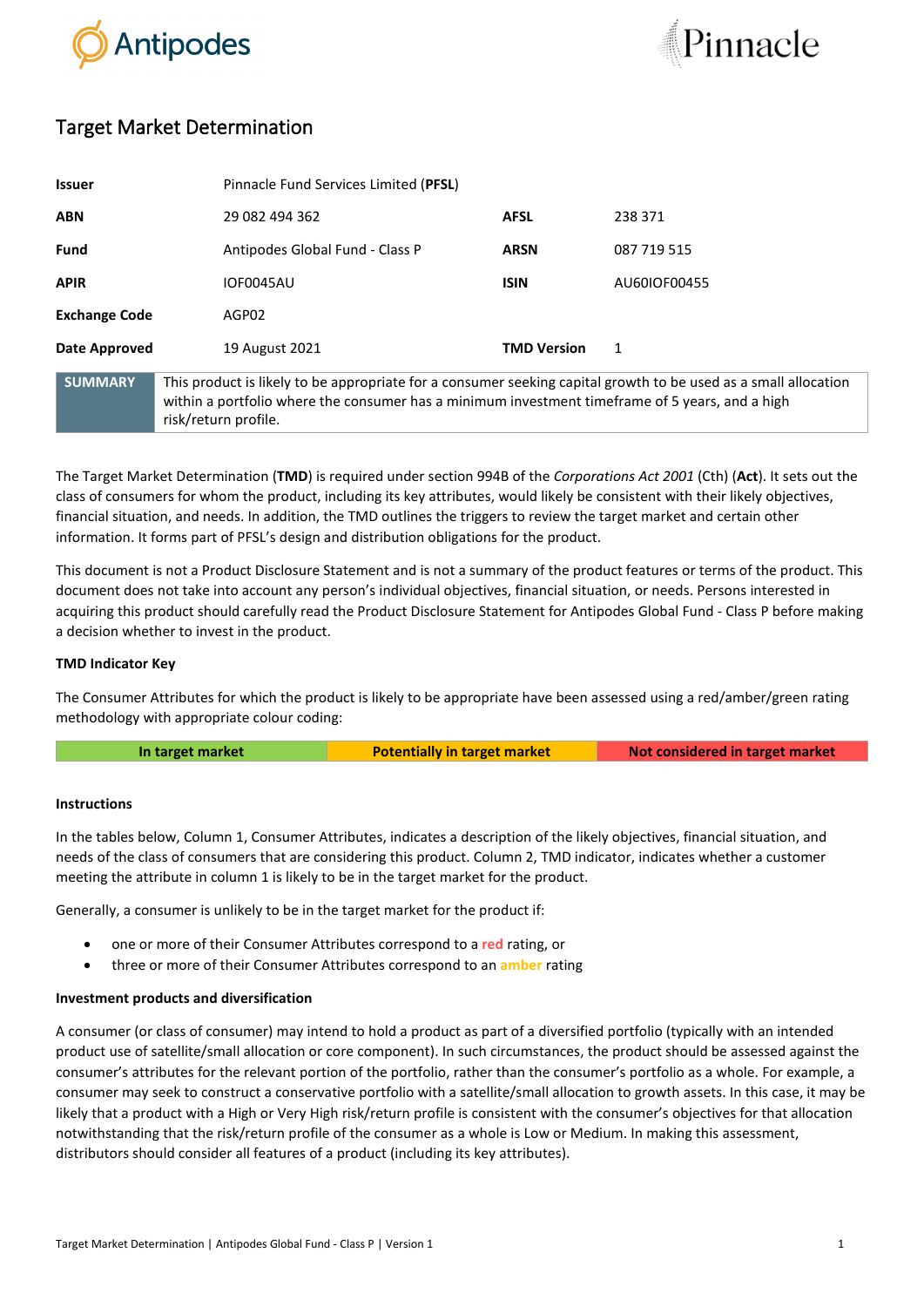



| <b>CONSUMER ATTRIBUTES</b>                                | <b>TMD INDICATOR</b> | <b>PRODUCT DESCRIPTION (INCLUDING KEY ATTRIBUTES)</b>         |  |  |  |
|-----------------------------------------------------------|----------------------|---------------------------------------------------------------|--|--|--|
| <b>Consumer's investment objective</b>                    |                      |                                                               |  |  |  |
| Capital Growth                                            |                      | The Fund aims to achieve absolute returns in excess of the    |  |  |  |
| <b>Capital Preservation</b>                               |                      | benchmark over the investment cycle (typically 3-5 years).    |  |  |  |
| Capital Guaranteed                                        |                      |                                                               |  |  |  |
| Regular Income                                            |                      |                                                               |  |  |  |
| Consumer's intended product use                           |                      |                                                               |  |  |  |
| Solution / Standalone (75-100%)                           |                      | The Fund is comprised of $50 - 100\%$ global equities and 0 - |  |  |  |
|                                                           |                      | 50% cash equivalent investments. The Fund may use             |  |  |  |
| Core component (25-75%)                                   |                      | derivatives predominantly to establish short positions in     |  |  |  |
|                                                           |                      | securities or market indices and thus reduce the Fund's net   |  |  |  |
| Satellite / small allocation (0-25%)                      |                      | exposure to markets, and to hedge currencies.                 |  |  |  |
|                                                           |                      | The portfolio diversification of the Fund is High.            |  |  |  |
| <b>Consumer's investment timeframe</b>                    |                      |                                                               |  |  |  |
| Short ( $\leq$ 2 years)                                   |                      | The minimum suggested timeframe for holding the product is    |  |  |  |
| Medium (> 2 years)                                        |                      | 5 years.                                                      |  |  |  |
| Long $(> 8$ years)                                        |                      |                                                               |  |  |  |
| Consumer's risk (ability to bear loss) and return profile |                      |                                                               |  |  |  |
| Very high                                                 |                      | The Fund's risk band is 6 (high). The Fund is classified as a |  |  |  |
| High                                                      |                      | hedge fund under ASIC Regulatory Guide RG240. The Fund's      |  |  |  |
| Medium                                                    |                      | benchmark is the MSCI All Country World Net Index in AUD.     |  |  |  |
| Low                                                       |                      |                                                               |  |  |  |
| Minimum timeframe to request withdrawals                  |                      |                                                               |  |  |  |
| Daily                                                     |                      | Withdrawal requests can be made daily, and must be            |  |  |  |
| Weekly                                                    |                      | received, verified and accepted by the Fund's unit registry   |  |  |  |
| Monthly                                                   |                      | prior to 12pm (Sydney time) on a Business Day.                |  |  |  |
| Quarterly                                                 |                      |                                                               |  |  |  |
| Annually or longer                                        |                      |                                                               |  |  |  |

#### **APPROPRIATENESS**

PFSL has assessed the product and formed the view that the product, including its key attributes, is likely to be consistent with the likely objectives, financial situation and needs of consumers in the target market as described above, as the features of this product in Column 3 of the table above are likely to be suitable for consumers with the attributes identified with a green TMD Indicator in Column 2.

Note: This section is required under RG 274.64–66

| <b>DISTRIBUTION CONDITIONS</b>                                                                                            |
|---------------------------------------------------------------------------------------------------------------------------|
| <b>Distribution channel</b>                                                                                               |
| There are no distribution conditions                                                                                      |
| <b>Review triggers</b>                                                                                                    |
| Material change to the product description including key attributes                                                       |
| Material deviation from benchmark / objective over sustained period                                                       |
| Product has not performed as disclosed by a material degree and for a material period                                     |
| Determination by the issuer of an ASIC reportable 'significant dealing'                                                   |
| Material number of complaints (as defined in section 994A(1) of the Act) about the product or distribution of the product |
| The use of Product Intervention Powers, regulator orders, or directions that materially affects the product               |

| <b>MANDATORY REVIEW PERIODS</b> |                                  |  |
|---------------------------------|----------------------------------|--|
| <b>Review period</b>            | <b>Maximum period for review</b> |  |
| Initial review                  | 1 year, 3 months                 |  |
| Subsequent review               | 3 years, 3 months                |  |

| <b>DISTRIBUTOR REPORTING REQUIREMENTS</b>                      |                                     |                                    |
|----------------------------------------------------------------|-------------------------------------|------------------------------------|
| <b>Reporting requirement</b>                                   | <b>Reporting period</b>             | Which distributors this applies to |
| Complaints (as defined in section 994A(1) of the Act) relating | Within 10 business days following   | All distributors                   |
| to the product design, product availability, and distribution. | end of calendar quarter             |                                    |
| The distributor should provide all the content of the          |                                     |                                    |
| complaint, having regard to privacy.                           |                                     |                                    |
| Significant dealings outside of the target market, under       | As soon as practicable but no later | All distributors                   |
| s994F(6) of the Act. Report to issuer using FSC data standard  | than 10 business days after         |                                    |
| for significant dealings.                                      | distributor becomes aware of the    |                                    |
|                                                                | significant dealing                 |                                    |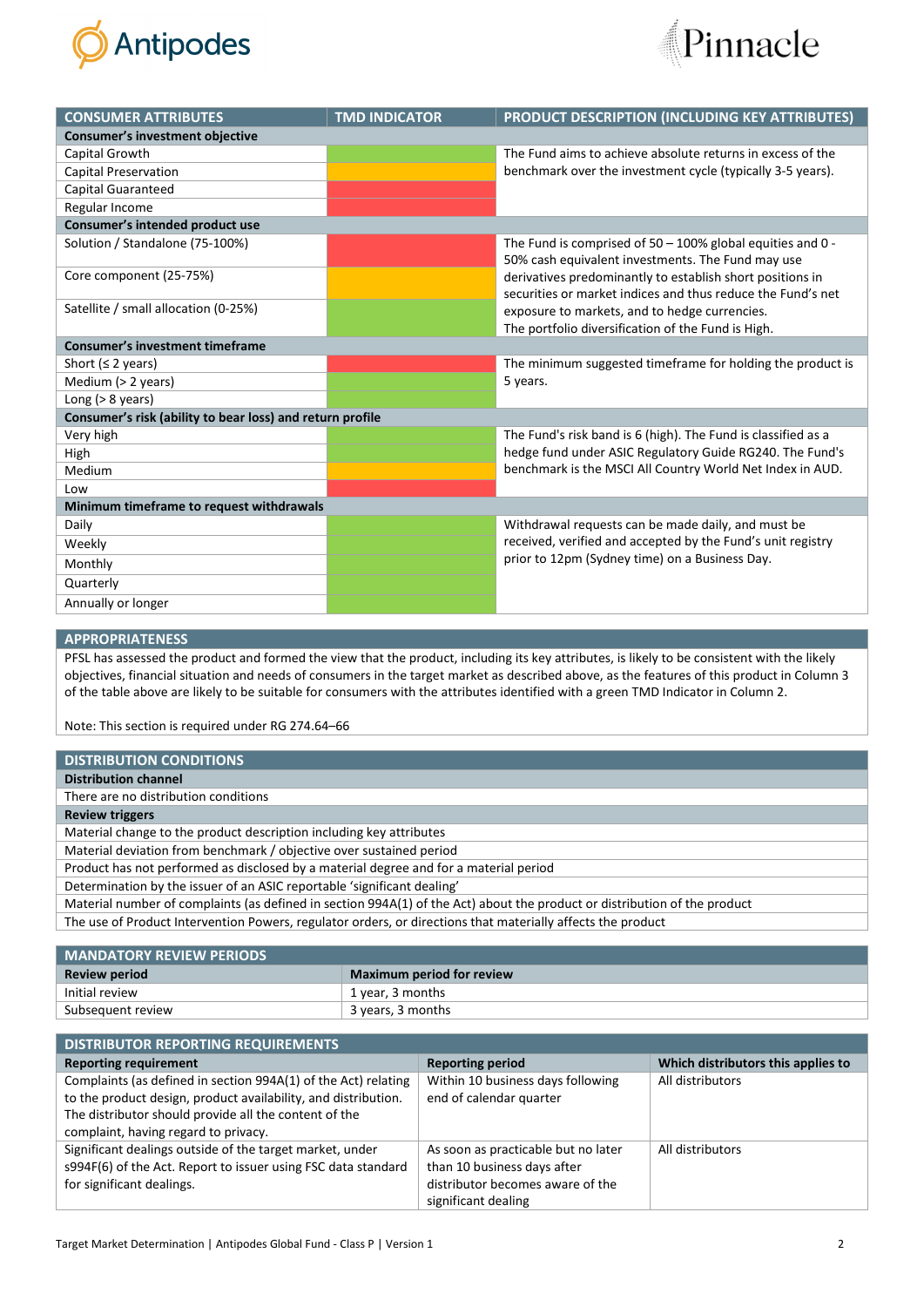

To the extent a distributor is aware of dealings outside the target market these should be reported to the issuer, including reason why acquisition is outside of target market, and whether acquisition under personal advice.

Within 10 business days following end of calendar quarter

All distributors

Pinnacle

If practicable, distributors should adopt the FSC data standards for reports to the issuer. Distributors must report to PFSL using the method specified at: [https://pinnacleinvestment.com/wp-content/uploads/Distributor-Reporting-Instructions.pdf](https://aus01.safelinks.protection.outlook.com/?url=https%3A%2F%2Fpinnacleinvestment.com%2Fwp-content%2Fuploads%2FDistributor-Reporting-Instructions.pdf&data=04%7C01%7CRobbie.Zhong%40pinnacleinvestment.com%7Cb4c1b788df954b03f26408d9675577fa%7C35cf8e31ecbc469399faa3d4d4dbd0de%7C0%7C0%7C637654439063852174%7CUnknown%7CTWFpbGZsb3d8eyJWIjoiMC4wLjAwMDAiLCJQIjoiV2luMzIiLCJBTiI6Ik1haWwiLCJXVCI6Mn0%3D%7C1000&sdata=z3%2BDpshdl6t4wDnSgUIdZS0YIuaCk9GXg1FCwIAbEV4%3D&reserved=0)

| <b>TERM</b>                                                                                                                               | <b>DEFINITION</b>                                                                                                                                                            |  |  |  |
|-------------------------------------------------------------------------------------------------------------------------------------------|------------------------------------------------------------------------------------------------------------------------------------------------------------------------------|--|--|--|
| <b>Consumer's investment objective</b>                                                                                                    |                                                                                                                                                                              |  |  |  |
| <b>Capital Growth</b>                                                                                                                     | The consumer seeks to invest in a product designed to generate capital return. The consumer prefers                                                                          |  |  |  |
|                                                                                                                                           | exposure to growth assets (such as shares or property) or otherwise seeks and investment return                                                                              |  |  |  |
|                                                                                                                                           | above the current inflation rate.                                                                                                                                            |  |  |  |
| <b>Capital Preservation</b>                                                                                                               | The consumer seeks to invest in a product to reduce volatility and minimise loss in a market down-                                                                           |  |  |  |
|                                                                                                                                           | turn. The consumer prefers exposure to defensive assets (such as cash or fixed income securities)                                                                            |  |  |  |
|                                                                                                                                           | that are generally lower in risk and less volatile than growth investments.                                                                                                  |  |  |  |
| <b>Capital Guaranteed</b>                                                                                                                 | The consumer seeks a guarantee or protection against capital loss whilst still seeking the potential                                                                         |  |  |  |
|                                                                                                                                           | for capital growth (typically gained through a derivative arrangement). The consumer would likely                                                                            |  |  |  |
|                                                                                                                                           | understand the complexities, conditions and risks that are associated with such products.                                                                                    |  |  |  |
| <b>Regular Income</b>                                                                                                                     | The consumer seeks to invest in a product designed to distribute regular and/or tax-effective income.                                                                        |  |  |  |
|                                                                                                                                           | The consumer prefers exposure to income-generating assets (typically, high dividend-yielding                                                                                 |  |  |  |
|                                                                                                                                           | equities, fixed income securities and money market instruments).                                                                                                             |  |  |  |
| Consumer's intended product use                                                                                                           |                                                                                                                                                                              |  |  |  |
| Solution / Standalone (75-100%)                                                                                                           | The consumer intends to hold the investment as either a part or the majority (up to 100%) of their                                                                           |  |  |  |
|                                                                                                                                           | total investable assets (see definition below). The consumer typically prefers exposure to a product                                                                         |  |  |  |
|                                                                                                                                           | with at least High portfolio diversification (see definitions below).                                                                                                        |  |  |  |
| Core Component (25-75%)                                                                                                                   | The consumer intends to hold the investment as a major component, up to 75%, of their total                                                                                  |  |  |  |
|                                                                                                                                           | investable assets (see definition below). The consumer typically prefers exposure to a product with at                                                                       |  |  |  |
|                                                                                                                                           | least Medium portfolio diversification (see definitions below).                                                                                                              |  |  |  |
| Satellite (<25%)                                                                                                                          | The consumer intends to hold the investment as a smaller part of their total portfolio, as an                                                                                |  |  |  |
|                                                                                                                                           | indication it would be suitable for up to 25% of the total investable assets (see definition below). The                                                                     |  |  |  |
|                                                                                                                                           | consumer is likely to be comfortable with exposure to a product with Low portfolio diversification                                                                           |  |  |  |
|                                                                                                                                           | (see definitions below)                                                                                                                                                      |  |  |  |
| <b>Investible Assets</b>                                                                                                                  | Those assets that the investor has available for investment, excluding the family home.                                                                                      |  |  |  |
|                                                                                                                                           | Portfolio diversification (for completing the key product attribute section of consumer's intended product use)                                                              |  |  |  |
| Low                                                                                                                                       | Single asset class, single country, low or moderate holdings of securities - e.g. high conviction Aussie                                                                     |  |  |  |
|                                                                                                                                           | equities.                                                                                                                                                                    |  |  |  |
| Medium                                                                                                                                    | 1-2 asset classes, single country, broad exposure within asset class, e.g. Aussie equities "All Ords".                                                                       |  |  |  |
| High                                                                                                                                      | Highly diversified across either asset classes, countries or investment managers, e.g. Australian multi-                                                                     |  |  |  |
| Consumer's intended investment timeframe                                                                                                  | manager balanced fund or global multi-asset product (or global equities).                                                                                                    |  |  |  |
|                                                                                                                                           |                                                                                                                                                                              |  |  |  |
| Short ( $\leq$ 2 years)                                                                                                                   | The consumer has a short investment timeframe and may wish to redeem within two years.                                                                                       |  |  |  |
| Medium (> 2 years)                                                                                                                        | The consumer has a medium investment timeframe and is unlikely to redeem within two years.                                                                                   |  |  |  |
| Long $(> 8$ years)                                                                                                                        | The consumer has a long investment timeframe and is unlikely to redeem within eight years.                                                                                   |  |  |  |
| Consumer's Risk (ability to bear loss) and Return profile                                                                                 |                                                                                                                                                                              |  |  |  |
| <b>Very High</b>                                                                                                                          | The consumer has a more aggressive or very high risk appetite, seeks to maximise returns and can                                                                             |  |  |  |
|                                                                                                                                           | accept higher potential losses (e.g. has the ability to bear 6 or more negative returns over a 20 year<br>period (SRM 7) and possibly other risk factors, such as leverage). |  |  |  |
|                                                                                                                                           | Consumer typically prefers growth assets such as shares, property and alternative assets.                                                                                    |  |  |  |
| High                                                                                                                                      | The consumer is higher risk in nature and can accept higher potential losses (e.g. has the ability to                                                                        |  |  |  |
|                                                                                                                                           | bear up to 6 negative returns over a 20 year period (SRM 6)) in order to target a higher target return                                                                       |  |  |  |
|                                                                                                                                           | profile. Consumer typically prefers predominantly growth assets such as shares, property and                                                                                 |  |  |  |
|                                                                                                                                           | alternative assets with only a smaller or moderate holding in defensive assets such as cash and fixed                                                                        |  |  |  |
|                                                                                                                                           | income.                                                                                                                                                                      |  |  |  |
| Medium                                                                                                                                    | The consumer is moderate or medium risk in nature, seeking to minimise potential losses (e.g. has                                                                            |  |  |  |
|                                                                                                                                           | the ability to bear up to 4 negative returns over a 20 year period (SRM 3 to 5)) and comfortable with                                                                        |  |  |  |
|                                                                                                                                           | a moderate target return profile.                                                                                                                                            |  |  |  |
|                                                                                                                                           | Consumer typically prefers a balance of growth assets such as shares, property and alternative assets                                                                        |  |  |  |
|                                                                                                                                           | and defensive assets such as cash and fixed income.                                                                                                                          |  |  |  |
| Low                                                                                                                                       | The consumer is conservative or low risk in nature, seeks to minimise potential losses (e.g. has the                                                                         |  |  |  |
|                                                                                                                                           | ability to bear up to 1 negative return over a 20 year period (SRM 1 to 2)) and is comfortable with a                                                                        |  |  |  |
|                                                                                                                                           | low target return profile. Consumer typically prefers defensive assets such as cash and fixed income.                                                                        |  |  |  |
| Consumer's need to withdraw money                                                                                                         |                                                                                                                                                                              |  |  |  |
|                                                                                                                                           | Issuers should consider in the first instance the redemption request frequency under ordinary circumstances. However, the redemption                                         |  |  |  |
| request frequency is not the only consideration when determining the ability to meet the investor's requirement to access capital. To the |                                                                                                                                                                              |  |  |  |